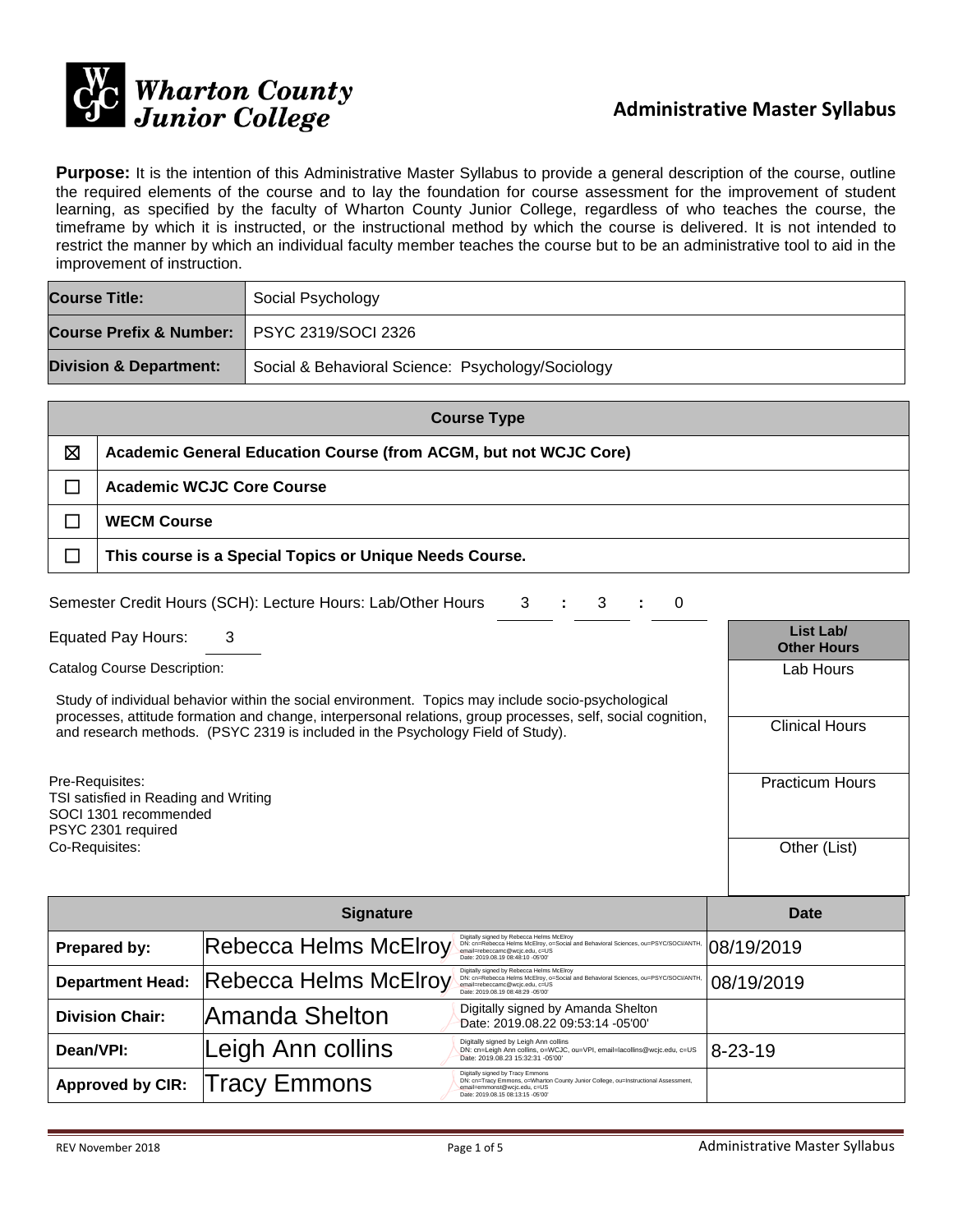**I. Topical Outline:** Each offering of this course must include the following topics (be sure to include information regarding lab, practicum, and clinical or other non-lecture instruction).

Any introductory course in social psychology should include minimally the following topics and/or material:

• A comparative overview of the major theoretical perspectives and classical statements within the realm of social psychology

• A review of the basic research methods and design for collecting data and conducting data analysis in social psychology

• An understanding of the significance of symbolic communication and language between individuals and groups including body language, signs, symbols, and gestures

• The development of an understanding of social cognition schemas, attribution theory, stereotypes, prejudices, and racist/sexist attitudes

• The development of an understanding of the symbolic interactionist perspective on the development of the self, identity, dramaturgy, impression management, perception, and generally, the social construction of reality

• An overview of the development of attitudes and attitudinal change

• An overview of the social-psychological perspectives on altruistic and pro-social behavior, apathy, helping/hurting

behavior, anger and frustration, compassion/aggression, catharsis, reciprocity, and communication/miscommunication • The development of an understanding of group cohesion and conformity, group structure and interaction, inter-

group conflict, and social control

• The development of a practical understanding of collective behavior and social movements, peer pressure and conformity, the phenomena of social contagion, and the role of power, authority and group leadership in guiding individual behavior

• A critical examination of the role of the mass media (including celebrities and other persons of influence) in influencing individual and group beliefs and behaviors

• A critical examination of the concepts of belonging, loneliness, detachment, and grief as it applies to individual needs.

• The study of territoriality and group boundaries, gender roles and identities, individual and group attractions

• The examination of practical applications and analyses using social psychological principles including such

situations as jury selection, environmental concerns, health-related phenomena, and dynamic situations (and their perceptions) involving fear and risk-taking behavior

• A cross-cultural comparison of social-psychological phenomena and the probable causes of differences in such phenomena across cultural divides

## **II. Course Learning Outcomes**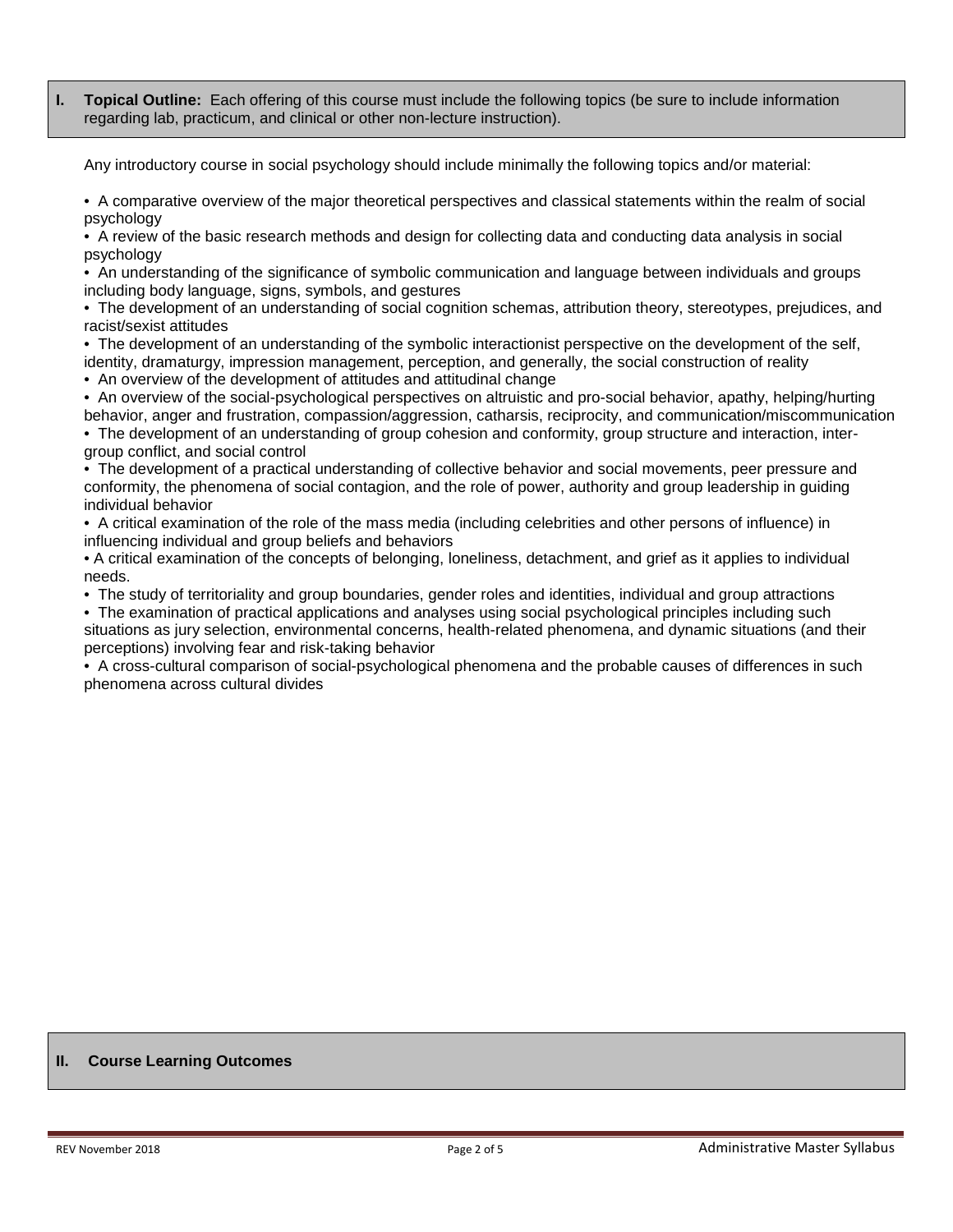| <b>Learning Outcomes - Upon successful</b><br>completion of this course, students will: |                                                                                                                                                                                                                | <b>Method of Assessment:</b>       |
|-----------------------------------------------------------------------------------------|----------------------------------------------------------------------------------------------------------------------------------------------------------------------------------------------------------------|------------------------------------|
|                                                                                         | 1. Define Social Psychology and related<br>terminology.                                                                                                                                                        | Section exam and/or research topic |
|                                                                                         | 2. Discuss the relationship between the person<br>and the situation and its influence on<br>attitudes, prejudice, aggression, prosocial<br>behavior, and interpersonal relationships.                          | Section exam and/or research topic |
|                                                                                         | 3. Describe the dynamics of group behavior in<br>areas of social influence, such as altruism,<br>conformity, obedience, deindividuation,<br>leadership, intergroup relations, and conflict<br>and cooperation. | Section exam and/or research topic |
|                                                                                         | 4. Identify and evaluate the current and historical<br>research, and research methods of social<br>psychology, including ethical considerations.                                                               | Section exam and/or research topic |
|                                                                                         | 5. Apply social psychological; principles to real-<br>world issues.                                                                                                                                            | Section exam and/or research topic |

**III. Required text(s), optional text(s) and/or materials to be supplied by the student:**

Aaronson, E., Wilson, T. D., Akert, R. M., Sommers, S. R., ( 2019) *Social Psychology*;10th Ed.; Pearson; ISBN: ISBN-13: 978-0134700663 ISBN-10: 013470066X

**IV. Suggested Course Maximum:** 35

## **V. List any specific or physical requirements beyond a typical classroom required to teach the course.**

Audio-visual technology for projecting video, Power Point, and other integrated course learning tools. Classroom internet connection required.

**VI. Course Requirements/Grading System:** Describe any course specific requirements such as research papers or reading assignments and the generalized grading format for the course.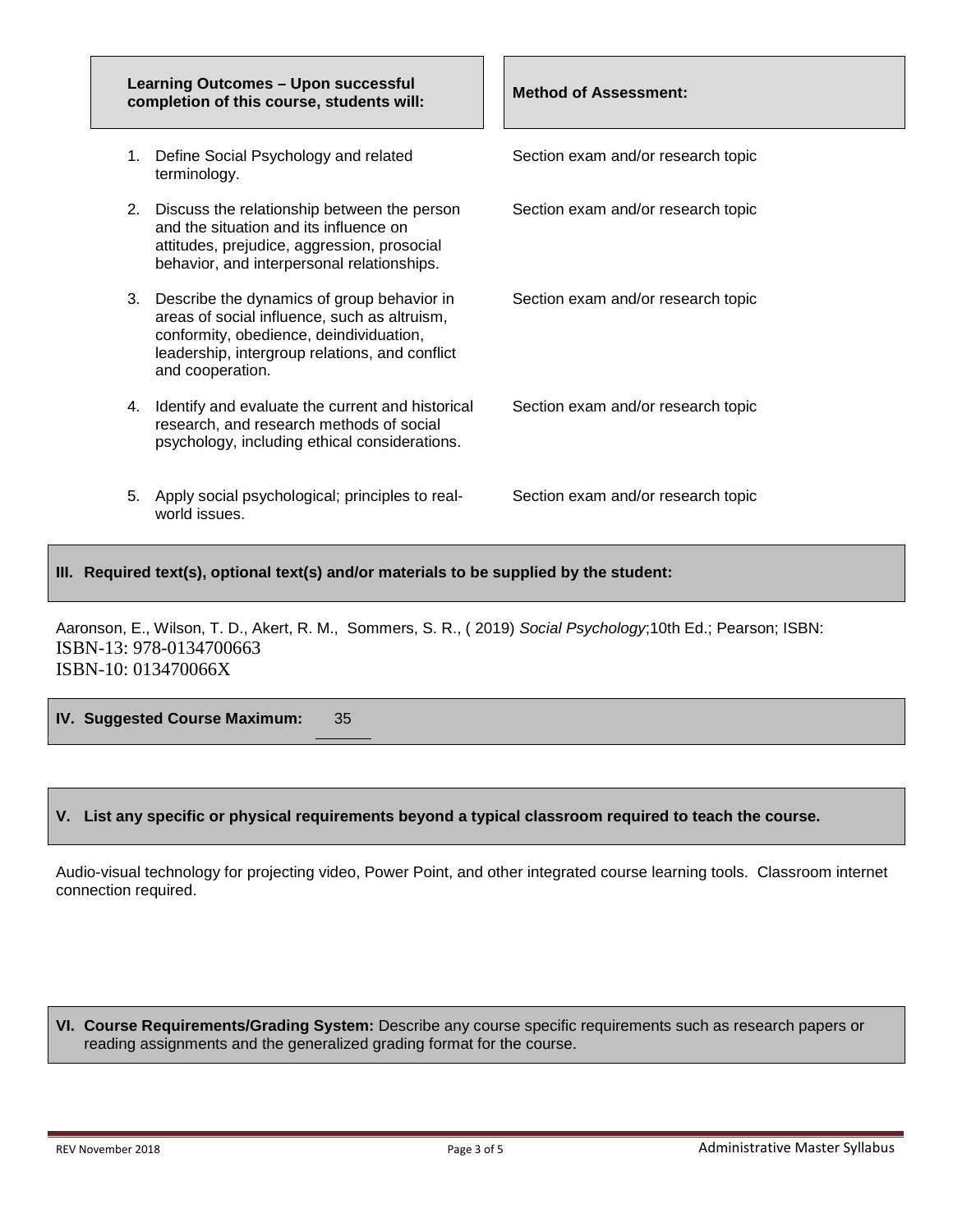Class discussion of theory and its practical application is necessary in order for students to enhance their understanding of the terms used in social-psychology, and to fully comprehend the relevance and utility of the material. Discussion is fostered by the use of practical examples, readings, video, and the students own research. Reading assignments are mandatory and include the text, outside readings, and research as assigned.

Students may be required to complete a research paper or other written assignment, using online technology, the text, and/or recent research which will encourage the use of related, relevant, and current material. Written work may also be required in the form of essay questions on tests and written exercises in class. These requirements are to be designed to challenge the student to analyze, apply, and/or critique the material presented in class.

Minimum requirements must include the following:

- Class attendance in accordance with college policy and as stipulated by the instructor
- Completion of reading assignments made by the instructor
- Understanding of basic research methodology in social psychology
- Encouragement and opportunity to participate in class discussion
- Completion of assigned tests and departmental final assessment

A typical grading composition for this course might look like this:

3-5 exams—50% of final grade

1 term paper or another substantial critical written assignment—25%

1 comprehensive end-of-course exam—25%

Grading system for individual instructors may vary slightly, but all instructors will meet established general reading and writing requirements (and related learning assessments thereof) during the course.

he general grading rubric for tests, papers, and projects will approximate as follows:

 90% - 100%=A 80% - 89% =B 70% - 79% =C 60% - 69% =D Below 60%= F

**VII. Curriculum Checklist:**